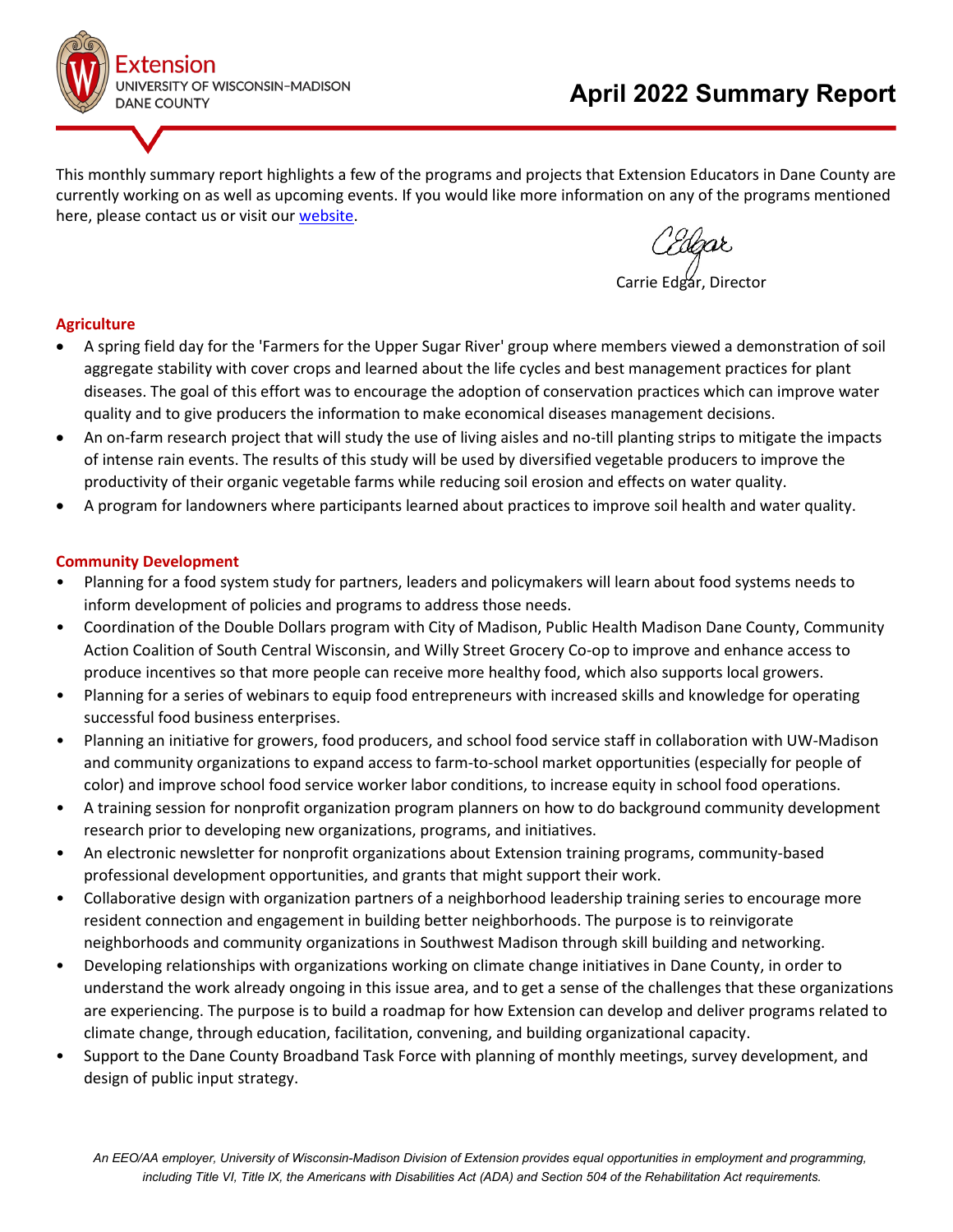### **Health and Wellbeing**

- Participation in a coalition of public and private organizations to monitor and improve traffic safety and identify opportunities for traffic safety initiatives in Dane County. The goal is to understand the safety risks that limit engagement and identify strategies to increase residents' access to walking and its related health benefits.
- A new community partnership with an organization providing solutions to homelessness in Madison (Porchlight). The first in a planned series of meetings with partners to understand the nutrition education needs and strategize on how to provide education, materials and support to complement their existing programming.
- Monthly educational training for pediatric residents on school nutrition programs and policies that mitigate food insecurity among children from low-income families, and provides resources and training to expand pediatricians' understanding of food insecurity among their patient population.
- Participation in a monthly, multi-sector coalition focused on expanding access to health care coverage and care issues for Dane County residents. The coalition shares knowledge and resources among community partners and advocates for underserved populations on issues relating to access to coverage and quality health care services, especially among populations experiencing health disparities.
- Developing food waste reduction educational materials for Dane County households. This effort is designed to increase public awareness of the impact of food waste on climate change and equip residents with strategies that reduce food waste at the household level, simultaneously supporting residents in stretching their food budget.
- A 6 week virtual nutrition education series for elementary age youth where they learn the importance of choosing from the five food groups and how to create snacks without the need for a stove or oven. The goal is to help youth make healthy choices the easy choices and improve their overall dietary habits at a young age.
- A 9 week nutrition education series, (Eating Smart Being Active) offered to Dane County SNAP eligible residents to learn healthy lifestyle choices, food preparation, food safety, food resource management and physical activity.

### **Human Development & Relationships**

- Coordinated the free volunteer income tax center from January to April at the UW Madison South Partnership office. 2,170 returns were completed this year resulting in 4.8 million in tax refunds.
- Taught Habitat for Humanity home ownership program for seven prospective homeowners on finances and saving for housing related expenses, building future equity in their home and to strive for overall financial well-being.
- Provided financial coaching for seven participants in the Working Wheels program (a vehicle loan program for lowincome families) to prepare them to manage their finances and purchase a vehicle to access and keep employment.
- Individual coaching with 13 individuals to increase knowledge and skills needed to manage their finances in a very tough financial situation.
- Trained 50 potential presenters on the Planning AHEAD curriculum in a 2-day train the trainer event

### **Horticulture**

- Planning for a statewide webinar series for consumer horticulture audiences where participants will learn about pollinator decline, climate change, and environmental contamination and pollution.
- A class for the Sunset Garden Club where they learned environmentally sound strategies for selecting and growing healthy tomato plants, using primarily organic techniques.
- The Green Thumb Gardening series provided attendees with information to more sustainably and successfully grow while protecting the environment. Sessions included: Organic gardening strategies; Plant diseases; Selecting, planting, pruning and managing insects and diseases on fruit trees; and Vegetable crop diseases and insects.
- A presentation and demonstration on container gardening for Oak Park Retirement Community residents to learn how to choose containers and plants be successful in their gardening environments and increase their quality of life.
- An online class for adults where they learned about Wisconsin native plants for forested and prairie/meadow environments that bloom in spring, are good garden performers and support pollinators.

# For more information on Dane County Extension visit: https://dane.extension.wisc.edu/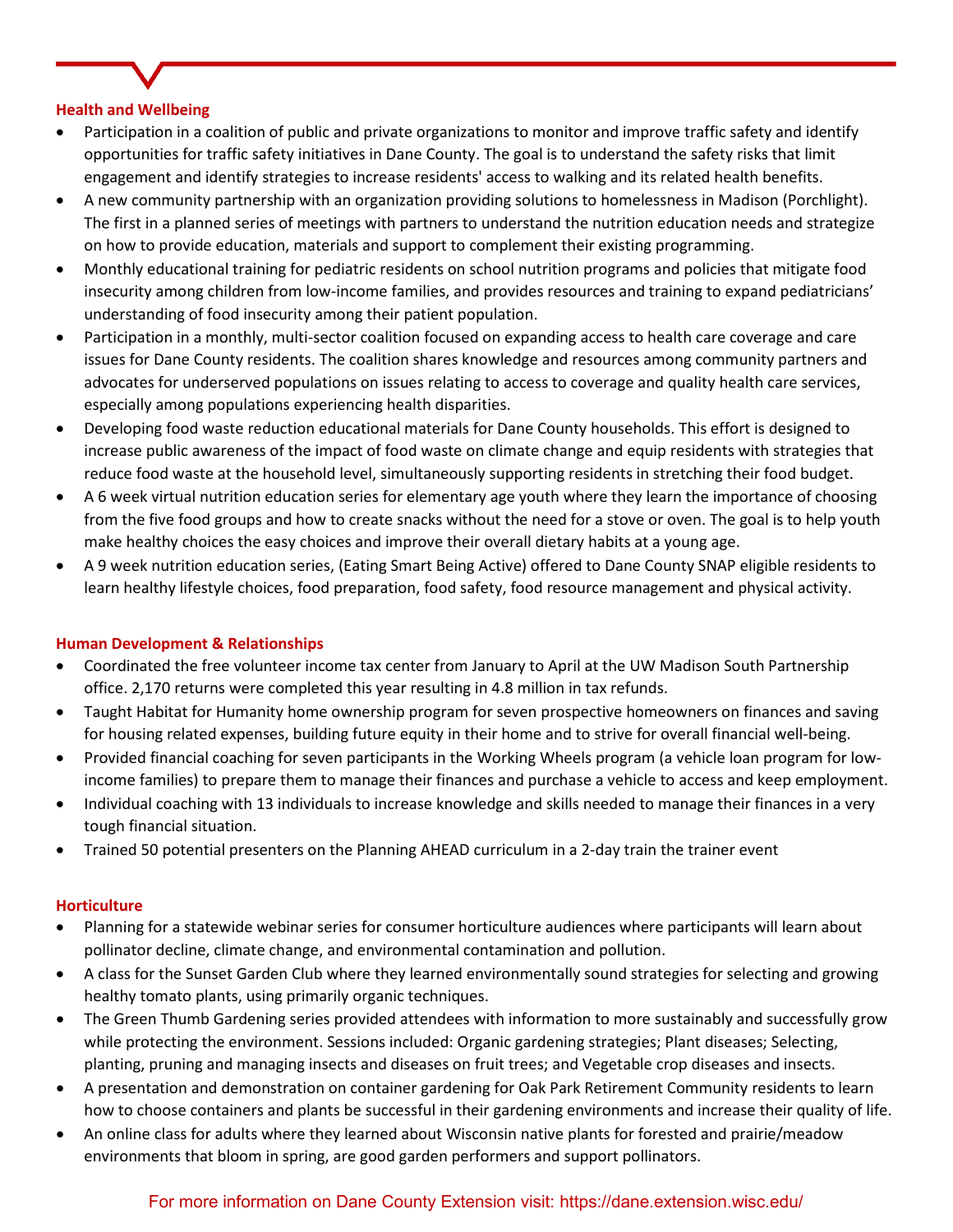### **Natural Resources**

- Planning for the development of food waste reduction educational materials for Dane County households of all income levels in collaboration with Dane County Natural Resources Educator. This effort is designed to increase public awareness of the impact of food waste on climate change and equip residents with strategies that reduce food waste at the household level, simultaneously supporting residents in stretching their food budget.
- Planning for a Native Youth 4-H Curriculum written by the native community for the native community around environmental science college and career pathways to create sustainable, culturally relevant programming.
- A meeting of Dane County Departments where participants discussed the contamination of groundwater with perand polyfluoroalkyl substances (PFAS). The goal is to work collaboratively to prevent further contamination of Dane County's drinking and surface water, and to implement remediation strategies.
- A presentation for Girl Scouts where members learned about pollinators in order to take actions to protection pollinators in their community.
- Development of a climate change program for local governments, environmental organizations, and leaders in Dane county. The goal is to discuss the impacts of climate change on our community, work with decision-makers on strategies to mitigate greenhouse gas emissions, and empower community members to take action.
- Developing relationships with organizations working on climate change initiatives in Dane County, in order to understand the work ongoing in this issue area, and to get a sense of the challenges that these organizations are experiencing. The purpose is to build a roadmap for how Extension can develop and deliver programs related to climate change, through education, facilitation, convening, and building organizational capacity.

### **Positive Youth Development**

- A monthly workshop with Dane County 4-H Ambassadors to discuss a diversity, equity and inclusion as a group in order to introduce these topics in the 4-H clubs as an effort to make these spaces more inclusive.
- A monthly workshop for the 2021-2022 Youth in Government (YGP) participants to come together to discuss their experiences in the program, to learn about local county government, and to develop their leadership skills.
- Coordination with the YGP participants to create a short informational video for Dane County residents on how to participate in local government.
- Planning for a Juntos 4-H program for middle school/high school youth in collaboration with area schools. The goal is to support career access pathways to LatinX students so that they can receive the tools they need to succeed.
- Planning for a Native Youth 4-H curriculum written by the native community for the native community around environmental science college and career pathways.
- Planning with The Bubbler maker space at Madison Public Library to host workshops with a diverse cohort of older youth to collaborate on a meaningful social justice art project and create a community showcase for their pieces.
- Planning for an in-school 4-H program in collaboration with Madison schools to provide a diverse group of students with the hands on learning experiences through 4-H curriculum and programming.
- The Science Expeditions Program for youth and families to explore magnetic forces to understand how electromagnets work and connect youth to technology found in their daily lives.
- Facilitation support for 4-H Horse and Pony Project volunteers with resources and strategies to help develop a plan of action and make sure youth have education opportunities and authentic leadership roles in the project.
- Coordination of high school aged youth to lead community study and engagement efforts for the development of a new teen center in the King James neighborhood in Fitchburg. The purpose is to engage youth in hands-on learning about asset mapping, photo-voice, and healthy community design efforts.
- Coordination of the By Youth for Youth program for area teens to learn about youth programs and identify issues and funding priorities to be supported by grants. The purpose is to provide an opportunity for youth to learn about their community and be engaged in decision making and funding processes. [Read about the 2022 grant awards!](https://www.unitedwaydanecounty.org/wp-content/uploads/Press-Release_By-Youth-For-Youth-Awards-26130-to-Local-Youth-Programs.pdf)

## For more information on Dane County Extension visit: https://dane.extension.wisc.edu/